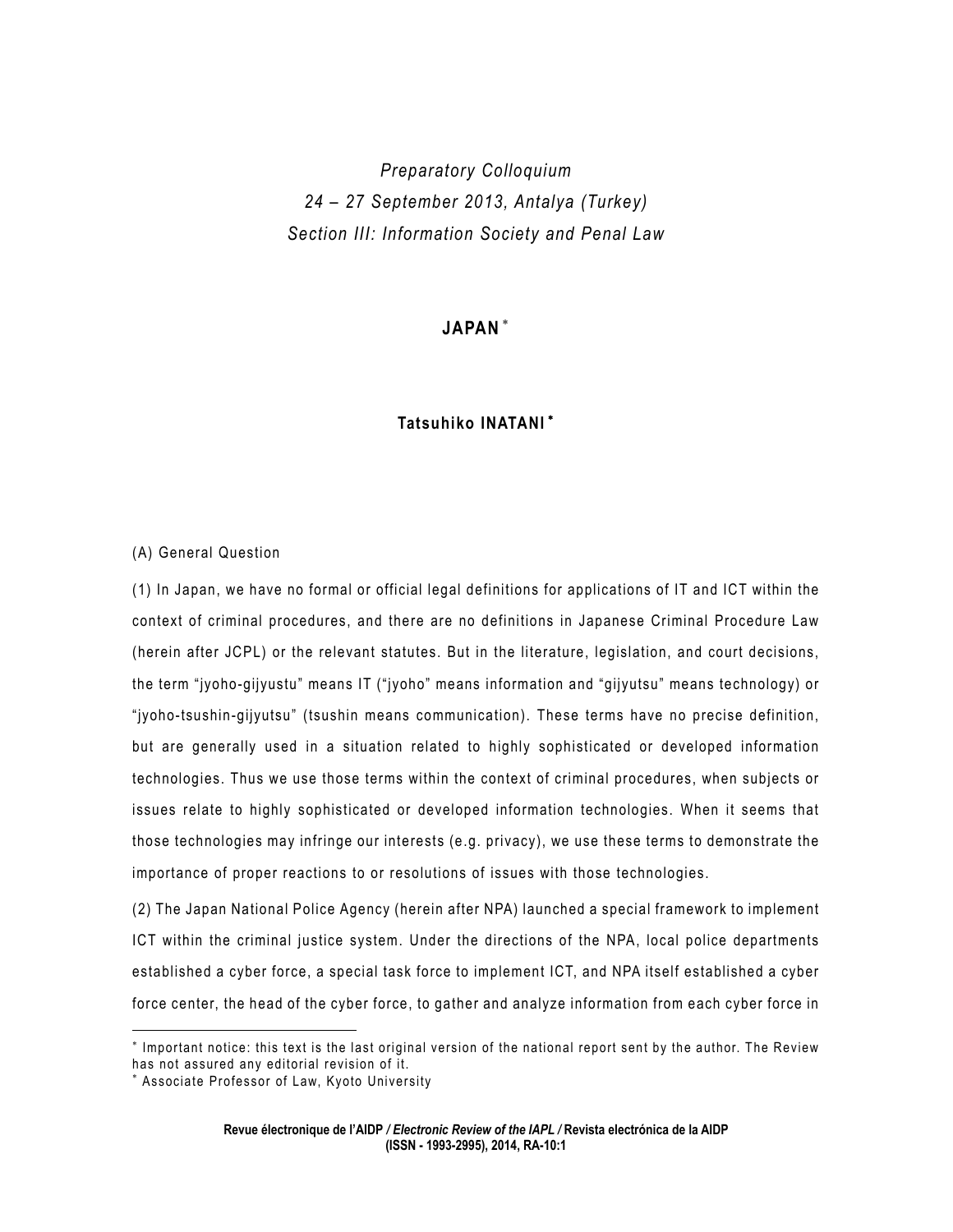order to improve their activities [1](#page-1-0) .

(3) Some private organizations provide ICT related services to the Japanese criminal justice system. For instance, anti-virus companies provide analytics and information on unknown computer viruses to the police. But their cooperation is voluntary and not based on any statutes. Thus, law enforcement officials cannot force them to cooperate or share confidential information with them for precautionary activities [2](#page-1-1) .

(B) Information and Intelligence: building information positions for law enforcement

(1) Although in limited form, data mining is used to build information positions for law enforcement. NPA runs "CIS-CATS," a database of integrated information on the features of crimes (e.g. method, time and location of crime and profile of suspect and so forth) in order to improve the efficiency of activities and the accuracy of decision-making of law enforcement agencies [3](#page-1-2) .

(2) Law enforcement agencies can access some public databases. For instance, the DNA database, fingerprint database and CIS-CATS. However, they cannot access private databases without a judicially authorized warrant.

(3) The police use data mining, but they do not use the technique to profile potential perpetrators or risk groups. But they could do so through CIS-CATS.

(4) Based on so-called "Tsushin-Boujyu-Ho 4 ," law enforcement agencies can intercept telecommunications. But in order to conduct an interception, they have to obtain a judicially authorized warrant. And that warrant requires a higher degree of suspicion than "probable cause" on a particular crime. Thus law enforcement agencies cannot use this sort of surveillance for intelligence-gathering activities.

(5) Private individuals are not obliged to retain information for law enforcement agencies. This issue has caused controversy about the relationship between the right to confidential communication [5](#page-1-3) and attempts to fight highly sophisticated crimes in Japan [6](#page-1-4) .

1

<span id="page-1-1"></span><span id="page-1-0"></span><sup>&</sup>lt;sup>1</sup> See NPA, HEISEI 24NEN KEISATSU-HAKUSHO, <mark>at 48</mark><br><sup>2</sup> See Sogo-Security-Taisaku-Kaigi, Aratana-Saiba-Hanzai-ni-Kansuru-Kadai-to-Kongo-no-Taisaku-ni-tsuite, at 9-10

<span id="page-1-2"></span>

<sup>&</sup>lt;sup>3</sup> See NPA, *supra* note 1, at 87<br><sup>4</sup> "Hanzai-Sousa-no-tame-no-Tsushin-Bojyu-ni-Kansuru-Houritsu"

<sup>&</sup>lt;sup>5</sup> §21 art.2 of Japanese Constitution

<span id="page-1-4"></span><span id="page-1-3"></span><sup>6</sup> *See e.g.* NPA, HEISEI 23 NEN KEISASTU-HAKUSHO, at 55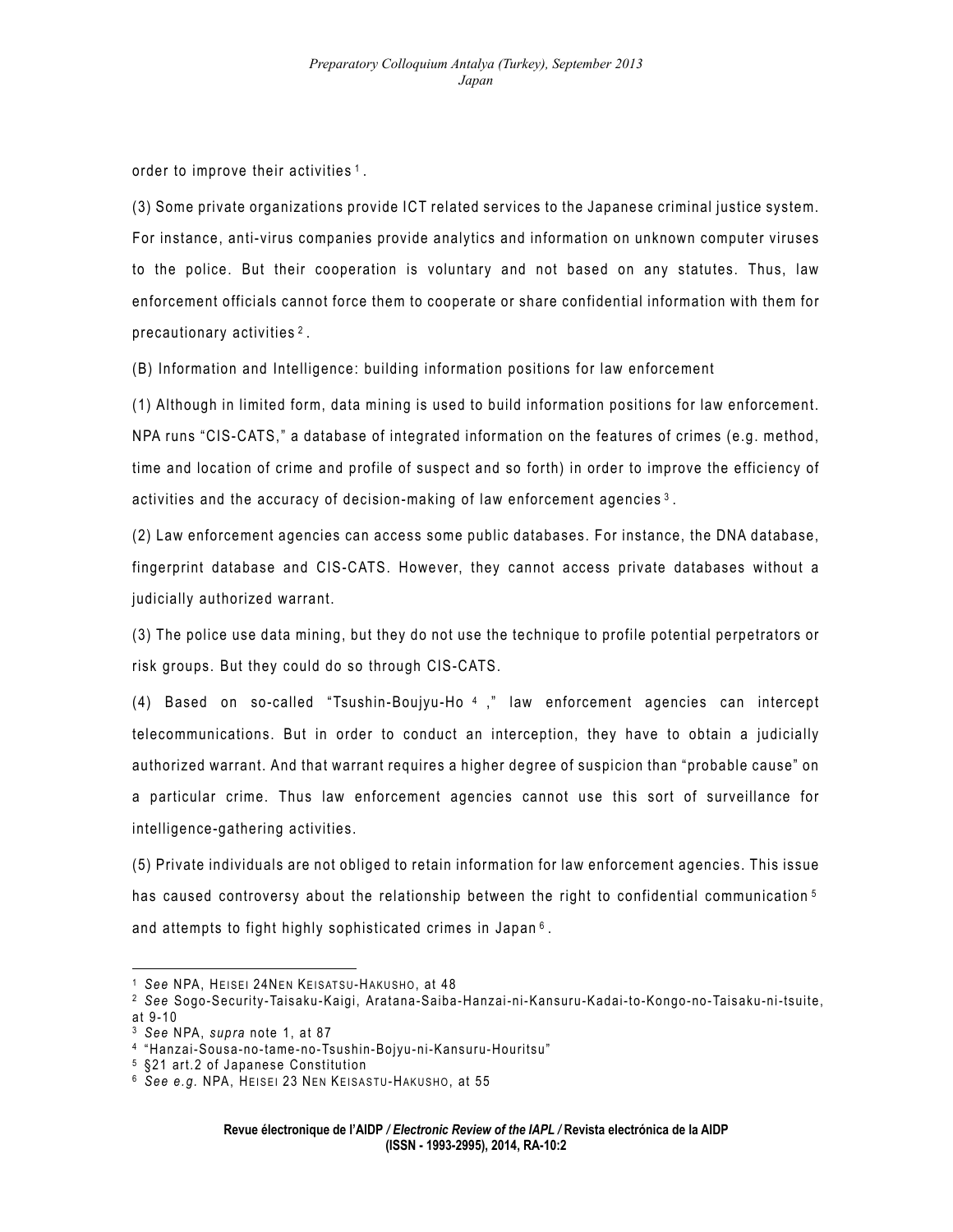(6) Private individuals are not obliged to provide information to law enforcement officials, but if a law enforcement agency officially requests a third party to submit their data, they can provide it<sup>[7](#page-2-0)</sup>.

(7) Some methods are under judicial control and others are not. For instance, the interception of telecommunications is under judicial control. But building a DNA database is not under judicial control if the law enforcement agency can obtain the samples without coercion.

(C) ICT in the criminal investigation

(1) Under the JCPL, law enforcement agencies cannot intercept e-traffic data or content data in real time.

(2) Based on §218 art.1 and §218 art.2 of the JCPL, law enforcement agencies can access and search information systems for e-traffic data and content data, but they cannot seize the data itself. In order to secure the data, they copy it to their own medium or more simply they seize a desktop computer, laptop or server as medium. In other words, they can only seize medium not data. And to freeze data, they can ask telecom companies or ISP to preserve the relevant data for 6 months, based on §198 art.3 of the JCPL.

(3) Law enforcement agencies cannot force telecom companies or ISP to share data with them.

(4) Video surveillance is a common method of investigation in Japan. But, a natural person or legal entity cannot be forced to cooperate. If a third party rejects voluntary cooperation, law enforcement agencies must seize their mediums to access or secure the data they need.

(5) Law enforcement agencies may apply audio-visual recording of interrogations. But, they are not obliged to do so, even when they interrogate 'problematic' suspects (e.g. minors, retards or foreigners). This is one of the most provocative issues in the on-going reformation of the Japanese criminal justice system [8](#page-2-1) .

(D) ICT and Evidence

1

(1) There are no specific rules on ICT-related evidence in Japan.

(2) There are no rules on the integrity and security of ICT-related evidence, which has led to problems with forged or altered evidence by law enforcement agencies. For instance, in a

<span id="page-2-0"></span><sup>7 §33</sup> art.1 of "Kojin-Jyoho-no-Hogo-ni-Kansuru-Houritsu"

<span id="page-2-1"></span><sup>8</sup> See Housei-Shingikai Shinjidai-no-Keiji-Shiho-Seido-TokubestuBukai, *Dai-13-Kai-Kaigi-Gijiroku*